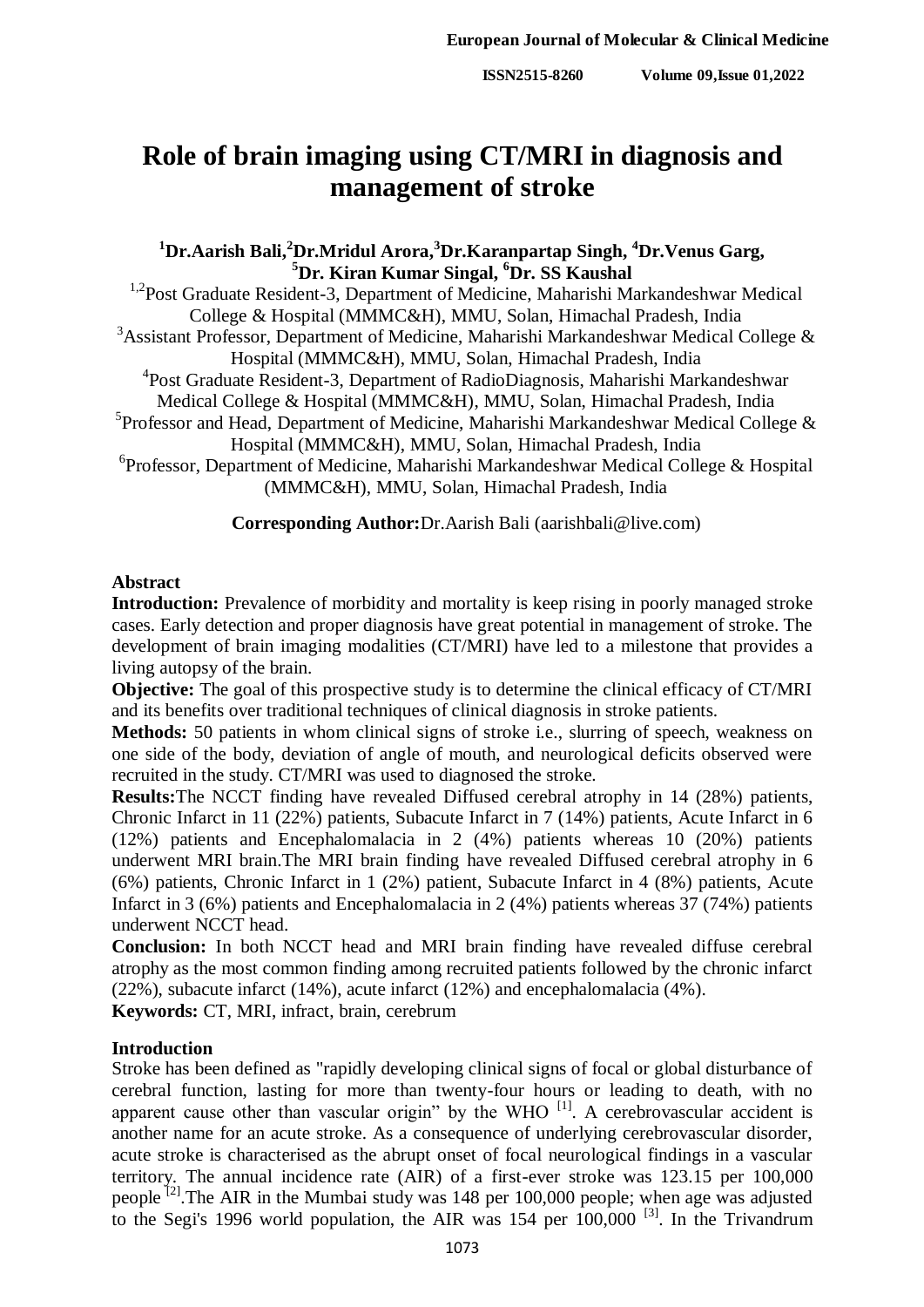#### **European Journal of Molecular & Clinical Medicine**

#### **ISSN2515-8260 Volume 09,Issue 01,2022**

study, age-standardized AIRs per  $100,000$  were  $135$  <sup>[4]</sup>. Ischemic stroke, intracerebral haemorrhage and subarachnoid haemorrhage all had age-standardized AIRs of 74.8, 10.1 and 4.2, respectively <sup>[5]</sup>. Ischemic stroke being the most frequent form, is caused by a blockage of blood flow to a certain region of the brain. 85% of acute strokes are caused by an ischemic stroke <sup>[6]</sup>. Cerebral infarction is responsible for 80-85% of strokes, but intra-cerebral bleed is responsible for just 9-15 percent. After heart disease and cancer, it is the world's third leading cause of mortality.

Because computed tomography is a non-invasive approach that takes a short amount of time to perform and poses little danger to the patient, it is the most valuable emergency diagnostic tool for stroke. In the event of an acute stroke, a CT scan can easily discriminate between haemorrhage and infarct, directing anticoagulant medication. It can also reveal the location and extent of the lesion, as well as give prognostic information. There are a number of other stroke-like illnesses that can be discovered<sup>[3]</sup>. The development of CT scan and Brain imaging modalities have led to a milestone that provides a "Living Autopsy" of the brain<sup>'[7]</sup>. The goal of this prospective study is to determine the clinical efficacy of computed tomography and its benefits over traditional techniques of clinical diagnosis in stroke patients. As a result, its (CT/MRI) function in the patient's following therapy and prognosis may be identified. The present study also aims towards establishing the role of various risk factors in contributing to the onset of stroke.

## **Material and Methods**

**Patients recruitment:** 50 patients in whom clinical signs of stroke i.e., slurring of speech, weakness on one side of the body, deviation of angle of mouth, and neurological deficits observed were recruited in the study. CT/MRI was used to diagnosed the stroke.

**Radiological investigations:** Non-Contrast Computed Tomography (NCCT) head will be performed on all the clinically suspicious patients of stroke. MRI Brain in selected patients. The NCCT head was performed on a Philips computed tomography machine-128 slices. MRI Brain was done in suspected cases of embolic stroke and to rule out stroke mimics. Patients requiring MRI were undergo MRI examination on Philips Intera Achieva 1.5 Tesla MRI using sense head coil.

**Statistical analysis:** Data obtained was analyzed according SSPS version 20 (statistical package for the social sciences). The sociodemographic data was presented in form of number and percentage. For quantitative variable, mean was used as measure of central tendency and standard deviation was used as measure of variability.

## **Results**

The mean age of the recruited patients was  $65.40 \pm 13.12$  years. Among total 50 patients, males are present in greater number (60%) compared to their counterpart females (40%) with a male female sex ratio of 1.5. Among total 50 patients, majority of patients (50%) presented with the complaint of ataxia, limb weakness or difficulty in walking or generalized weakness or hemiparesis. this was followed by the complaint of irrelevant talk, irritability and mood swings (12%), altered sensorium (8%), loss of consciousness (8%), headache (6%), hemiparesis (6%), dizziness (4%), vision disturbance (2%), chest pain (2%) and seizures (2%) (Figure 1).

The NCCT finding have revealed Diffused cerebral atrophy in 14 (28%) patients, Chronic Infarct in 11 (22%) patients, Subacute Infarct in 7 (14%) patients, Acute Infarct in 6 (12%) patients and Encephalomalacia in 2 (4%) patients whereas 10 (20%) patients underwent MRI brain (Figure 2).

The MRI brain finding have revealed Diffused cerebral atrophy in 6 (6%) patients, Chronic Infarct in 1 (2%) patient, Subacute Infarct in 4 (8%) patients, Acute Infarct in 3 (6%) patients, and Encephalomalacia in 2 (4%) patients whereas 37 (74%) patients underwent NCCT head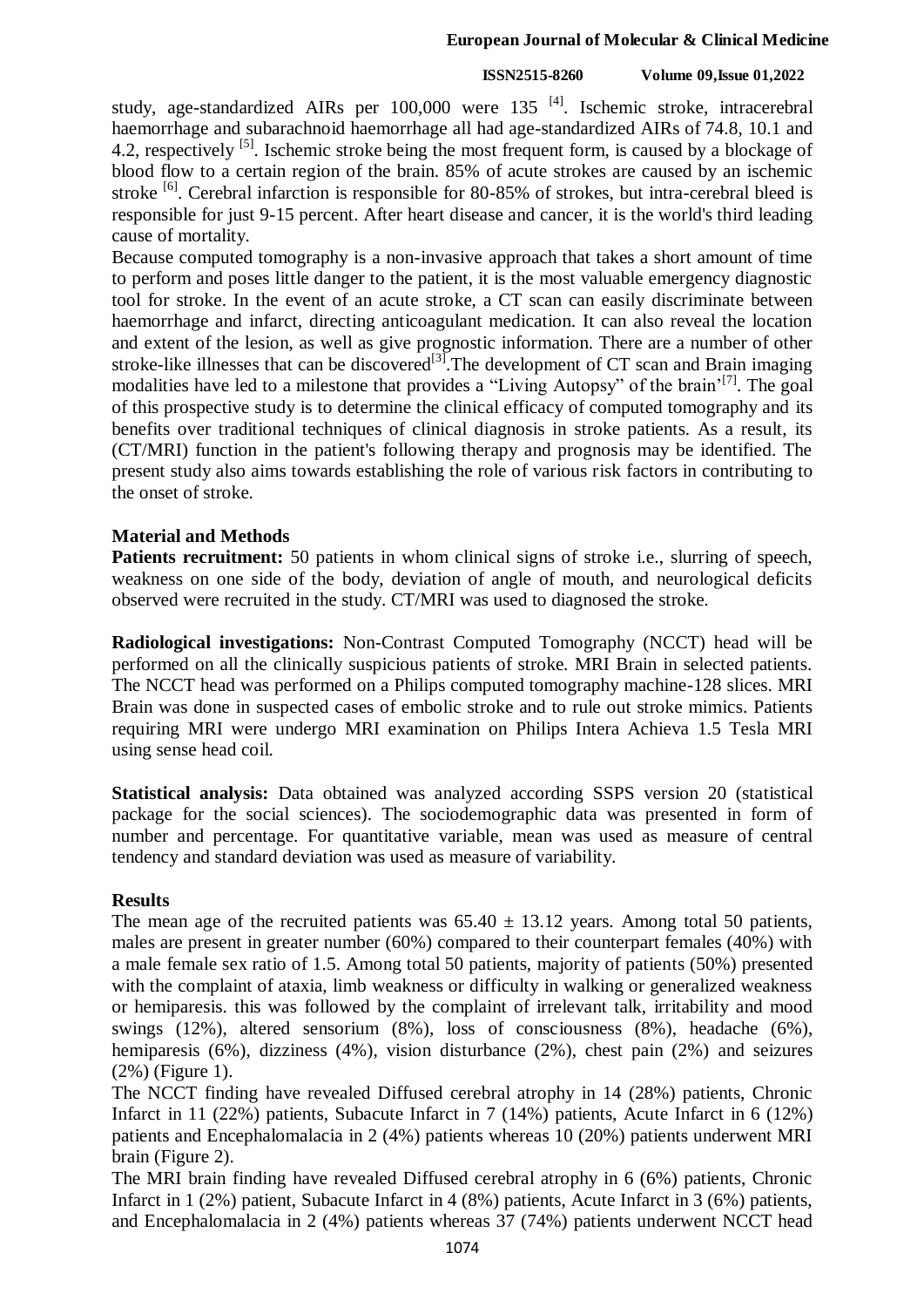#### **European Journal of Molecular & Clinical Medicine**

**ISSN2515-8260 Volume 09,Issue 01,2022**

(Figure 3).

The area of infarct was ACAin 5 (10%) patients, MCA in 21 (42%) patients, PCA in 6 (12%) patients, VBA in 3 (6%) patients, MCA+PCA in 10 (20%) patients, PCA+VBA in 1 (2%) patient, MCA+PCA in 2 (4%) patient, ACA+MCA+PCA in 1 (2%) patient whereas 1 (2%) patient had intraparenchymal hemorrhage (Figure 4).



**Fig 1:** Presenting Complaints



**Fig 2:** NCCT findings



**Fig 3:** MRI brain findings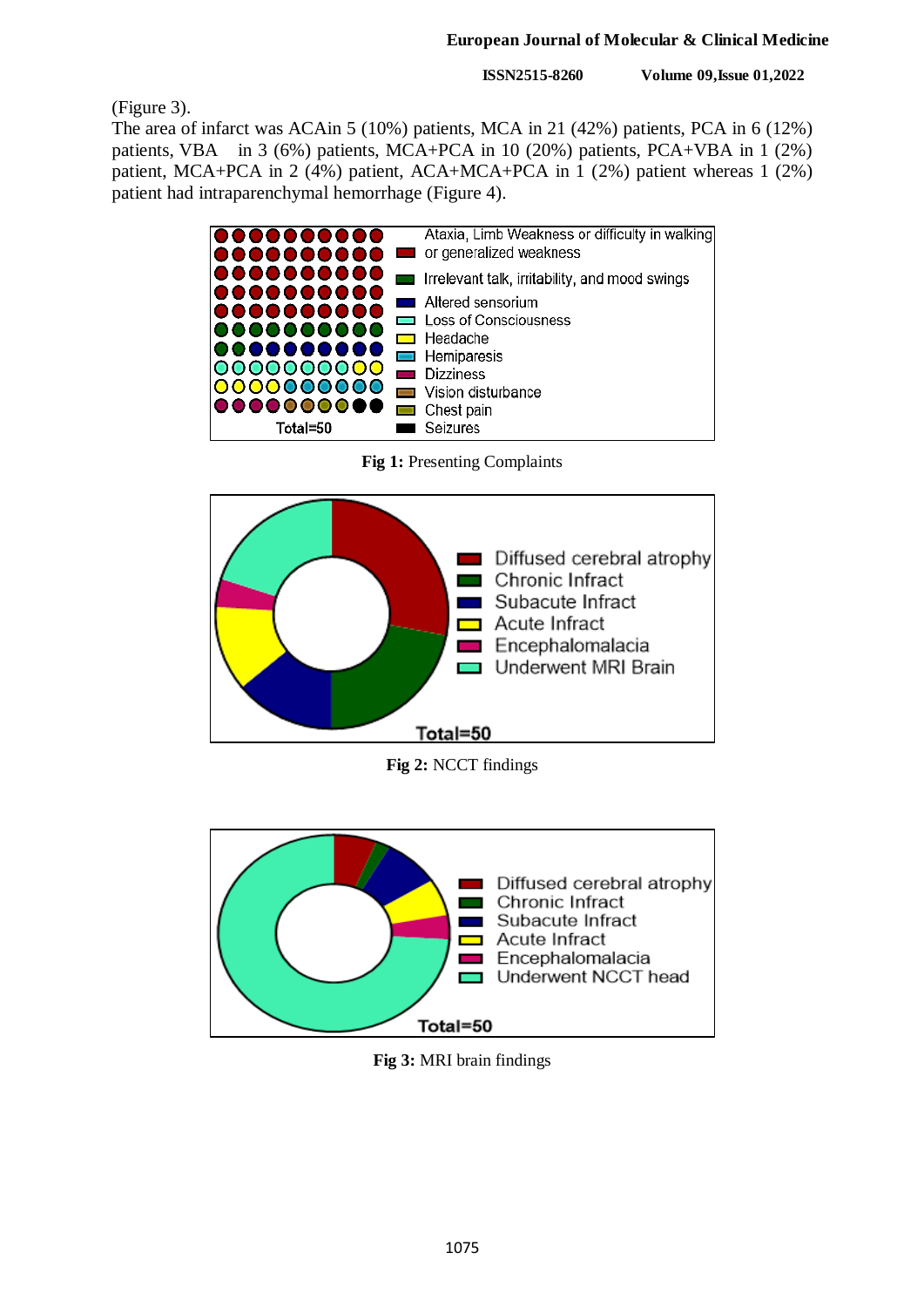#### **European Journal of Molecular & Clinical Medicine**



**Fig 4:** Area of infract

## **Discussion**

The mean age of the recruited patients in the current study was  $65.40 \pm 13.12$  years. In the study on Clinical and radiological profile of acute cerebrovascular accident conducted by Vandana *et al*., males had a mean age of 57.28 years and females had a mean age of 55.55 years while the overall mean age of patients was 56.31 years <sup>[8]</sup>. Similar observations have been recorded in the study conducted by the Maskey*et al*. in which mean age of the patients was 63 years <sup>[9]</sup>. The prevalence of stroke is highest in the 51-60-year-old age group, accounting for 30.5 percent of all patients, which closely matches the findings of Ukoha*et*  al.,<sup>[10]</sup> and Maskeyet al.,<sup>[9]</sup>. Similar findings were reported in investigations done by Aiyeret al.,<sup>[11]</sup>, which revealed that 64 percent of the participants were older than 50 years. Atherosclerosis may be too responsible for the rise in the number of stroke patients over the age of 50.It might be related to changing lifestyles, sedentary behaviour, growing stress levels, and so on among the young age group  $\left[12\right]$ . Nearly one-fifth of patients referred to hospitals in India with their first stroke are believed to be under the age of 40.

Among total 50 recruited patients in the present study, males are present in greater number (60%) compared to their counterpart females (40%) with a male female sex ratio of 1.5. In the study conducted by Vandana et al., the male to female ratio was 1.32:1<sup>[8]</sup>. Similar results have been found in study conducted by Aiyaret*et al*., in which male to female sex ratio was 1.9:1 [11] .

The NCCT finding of presents study have revealed diffused cerebral atrophy in 28% patients, chronic infarct in 22% patients, subacute infarct in 14% patients, acute infarct in 12% patients, and encephalomalacia in 4% patients. The MRI brain finding in patients (13%) have revealed diffused cerebral atrophy in 6% patients, chronic infarct in 2% patient, subacute infarct in 8% patients, acute infarct in 6% patients, and encephalomalacia in 4% patients. In the study conducted by Kaur *et al.* <sup>[13]</sup>only 1.2% had venous stroke which was confirmed by magnetic resonance venography.

In the present study, area of infarct was ACA in 10% patients, MCA in 42% patients, PCA in 12% patients, VBA in 6% patients, MCA+PCA in 24% patients, PCA+VBA in 2% patient, ACA+MCA+PCA in 2% patient whereas 2% patient had intraparenchymal hemorrhage. Among the ischemic strokes, middle cerebral artery distribution strokes were more common (60.2%) than anterior cerebral circulation strokes (25.5%) in the study conducted by Kaur *et al*. [13] .

## **Conclusion**

The mean age of the recruited patients was  $65.40 \pm 13.12$  years with males are present in greater number (60%) compared to their counterpart female (40%) with a sex ratio of 1.5. Majority of patients (50%) presented with the complaint of ataxia, limb weakness or difficulty in walking or generalized weakness. Clinical history hypertension, smoking, addiction of alcohol, diabetes and cerebrovascular accidents have been revealed by patients. Main ECG finding have revealed left ventricular hypertrophy and normal sinus rhythm. In